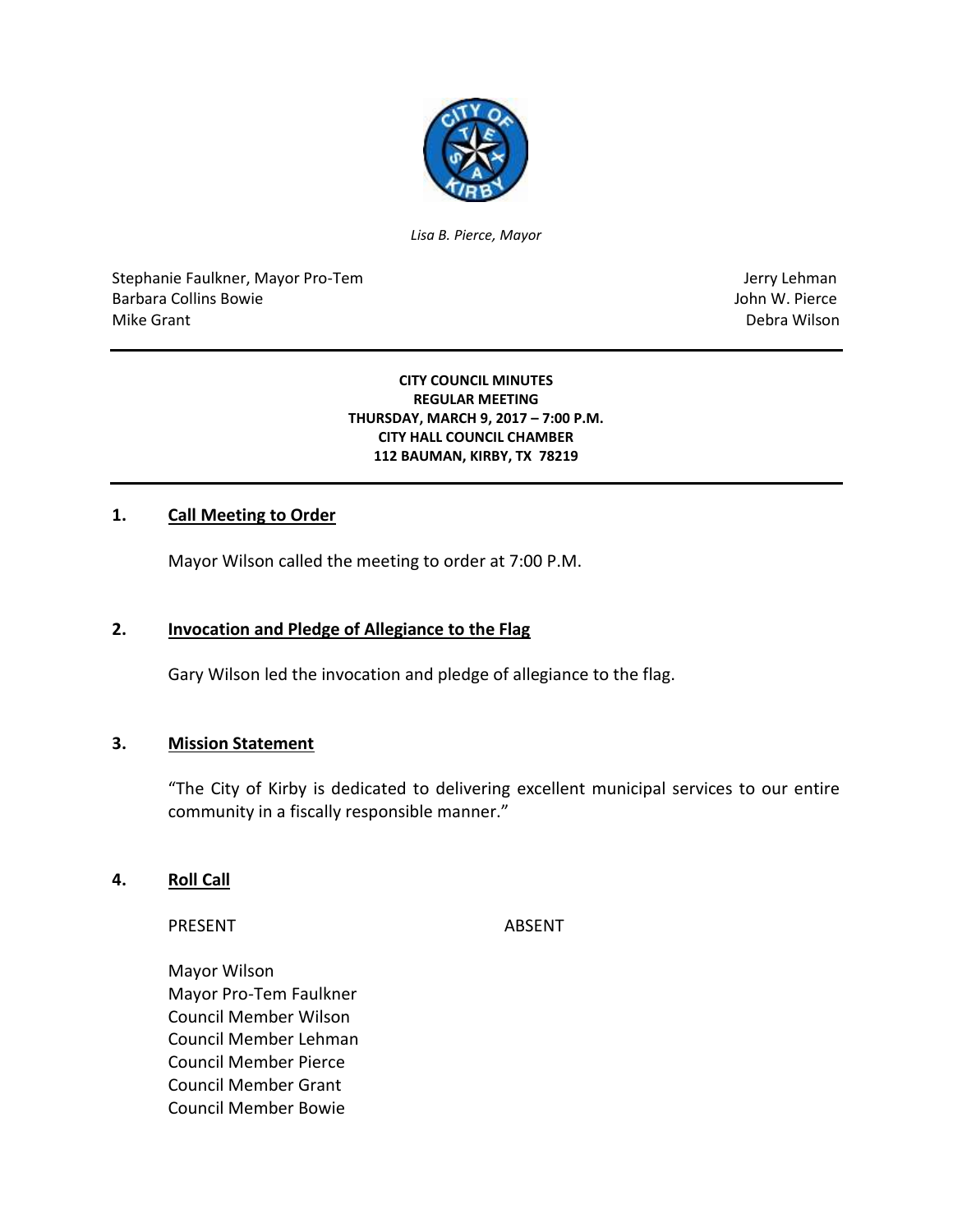Although Mayor Wilson deviated from the agenda, the minutes will be prepared in the order the agenda was posted.

# **5. Citizen Participation**

1. Edward Sambrano - He thanked the fire and police departments for their professionalism and the great job they do for the residents. An employee's salary doesn't always dictate the level of performance you receive.

2. Tom Armstrong and Terry Gawlik, Republic Services - They recognized Mayor Wilson for his great leadership, partnership, and team work. They presented him with an award.

3. Steve Linscomb, Judson ISD Director of Communications – He extended best wishes to Mayor Wilson from Dr. Carl A. Montoya and Dr. Milton Fields. He provided an update on the 2016 Bond.

4. Maria Conde, El Rincon de Maria – She addressed the recently installed 'no parking' signs. She asked that the time frame identified on the signs be changed because it interferes with her business hours.

5. James Craig – He said it's his opinion that the Council and staff thinks he's uneducated. He recited the Charter addressing forfeiture and vacancies of office.

6. LeAnn Gonzalez – She spoke regarding the conduct, she viewed as unethical, of the Mayor Pro-Tem on a recent posting on a website. City officials have refused to allow her to build a fence on her property and stated that her recourse is to sue since this is a civil matter. She asked for the removal the post and do not repost anywhere else and asked for a public apology.

# **6. Consent Agenda**

- a. Regular Meeting Minutes February 23, 2017
- b. Discussion And Possible Action To Consider Ordinance No. O-2017-810 Repealing Sections 94.15 Through 94.17 Of The Noise Provisions In Chapter 94 Of The Code Of Ordinances Of The City And Adopting New Sections 94.15 Through 94.17 Of The Noise Provisions In Chapter 94 Of The Code Of Ordinances Of The City. This Is The Second Reading.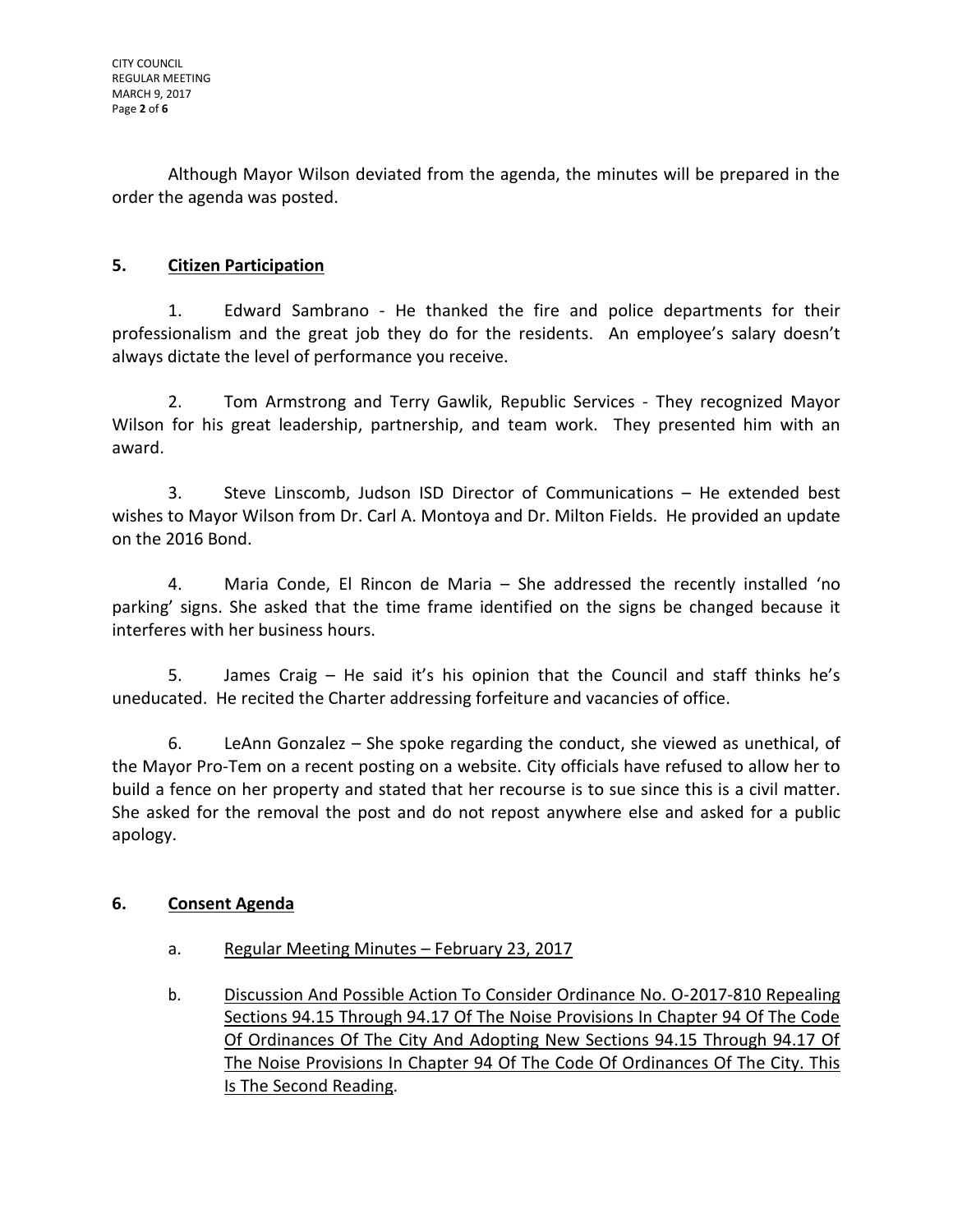- c. Discussion and Possible Action To Consider Ordinance No. O-2017-811 Repealing Sections 94.01 And 94.02 Of The Nuisance Provisions In Chapter 94 Of The Code Of Ordinances Of The City And Adopting New Sections 94.01 And 94.02 Of The Nuisance Provisions In Chapter 94 Of The Code Of Ordinances Of The City. This Is The Second Reading.
- d. Discussion And Possible Action To Consider Ordinance No. O-2017-812 Repealing Chapter 70 – Traffic Rules Of The Code Of Ordinances And Adopting New Chapter 70 – Traffic Rules Of The Code Of Ordinances. This Is The Second Reading.
- e. Discussion And Possible Action To Consider Ordinance No. O-2017-813 Repealing Chapter 71 – Stopping, Standing, And Parking Of The Code Of Ordinances And Adopting A New Chapter 71 – Stopping, Standing, And Parking Of The Code Of Ordinances. This Is The Second Reading.

Mayor Pro-Tem Faulkner asked to pull item "a." from the Consent Agenda.

Mayor Pro-Tem Faulkner moved to accept items "b., c., d., and e."; seconded by Council Member Grant. With all voting, "aye" the motion carried.

Council Member Grant moved to accept item "a." from the Consent Agenda; seconded by Council Member Wilson. The motion carried with a 6-0-1 vote. (Abstain – Mayor Pro-Tem Faulkner)

# **7**. **Presentation**

# a. HOBO King And Queen Coronation

Mayor Wilson facilitated the Coronation of the 2017 King and Queen of the HOBO Fest. He introduced King Don Aldridge and Queen Carol Aldridge.

# **8. Discussion And Possible Action**

a. Discussion And Possible Action To Consider Resolution No. R-2017-686 Authorizing The City Manager to Submit An Application For Funding From The Program Year (PY) 2017 Allocation Of Bexar County's Community Development Block Grant (CDBG) Program.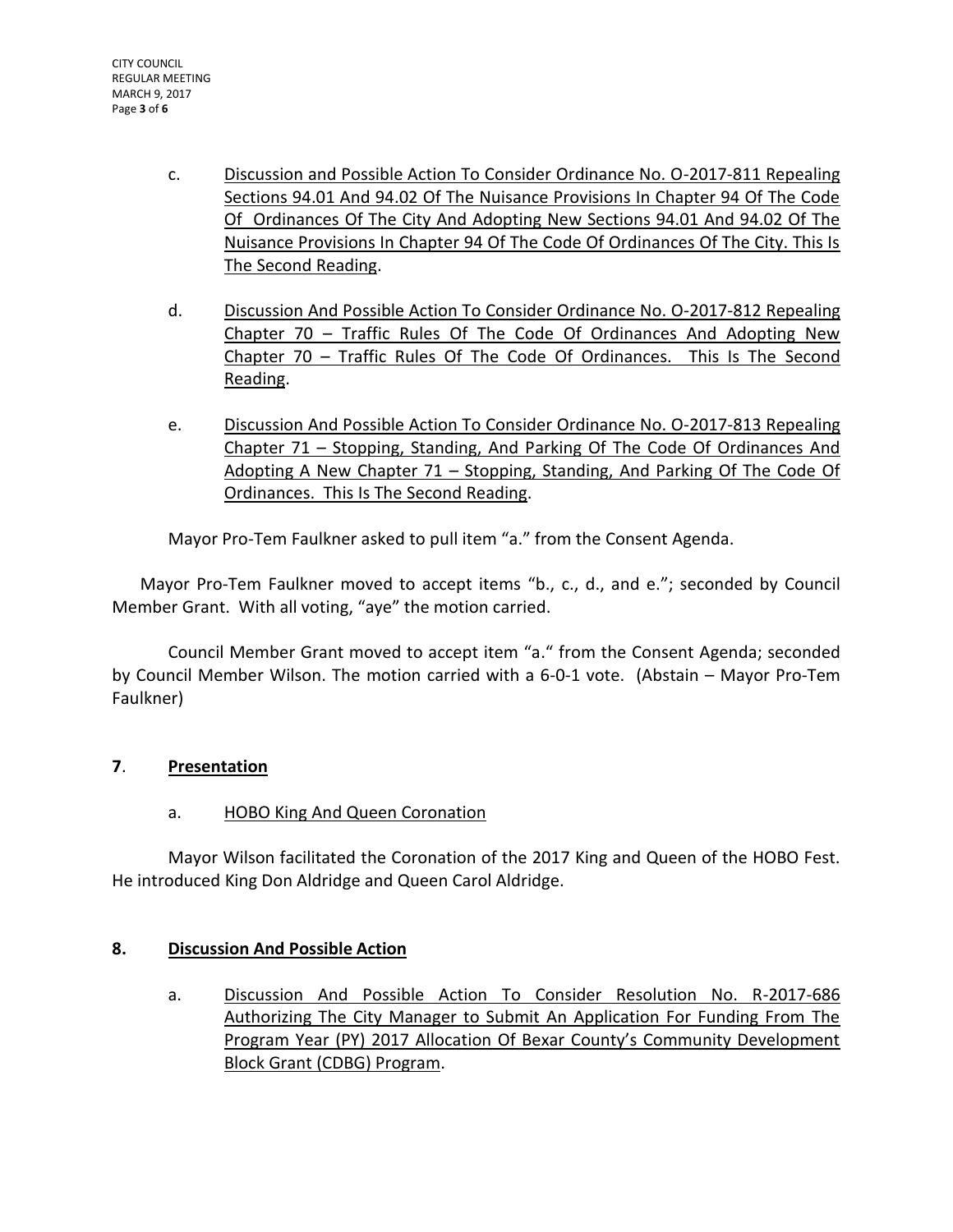City Manager Vernon informed Council the due date to submit the application for Program Year 2017 is March 17, 2017. The City must authorize the City Manager to apply and allocate matching funds. There were two cost estimates provided for Council's consideration of the Arneson and Scotsman Project. There was an estimate for asphalt and another one for concrete.

Roger Aguillon, Public Works Director, provided information on the two bids and informed Council that staff's recommendation is asphalt. If there are ever going to be underground utility repairs it's easier to gain access to the underground utility through asphalt than concrete.

Council Member Grant moved to accept Resolution No. R-2017-686 authorizing the City Manager to submit an application for funding from the program year (PY) 2017 allocation of Bexar County's Community Development Block Grant (CDBG) Program for Arneson and Scotsman to be constructed with asphalt; seconded by Council Member Lehman.

Mayor Pierce inquired about the life expectancy of the asphalt. Roger Aguillon said it's between  $10 - 15$  years.

The motion carried with a  $7 - 0$  vote.

# b. Discussion And Possible Action On Accepting Timothy Wilson's Resignation From **City Council**

Mayor Wilson stepped down from the dais. Mayor Pro-Tem Faulkner read his resignation. In his resignation there was a proclamation to Zina Tedford recognizing her years of service with the City of Kirby and his nomination of former Council Member and former Mayor Pro-Tem Lisa B. Pierce as Mayor to fill his unexpired term.

Council Member Grant moved to accept Mayor Wilson's resignation; seconded by Council Member Lehman.

The motion carried with a  $6 - 0$  vote.

c. Discussion And Possible Action On Filling Vacancy Created By Resignation Of Timothy Wilson Including Consideration Of A Nominee Submitted By Timothy Wilson Pursuant To Section 2.06 (c) Of The City Charter And Consideration Of Other Potential Appointees If Such Nominee Is Not Appointed

Council Member Grant moved to accept Timothy Wilson's nominee, Lisa B. Pierce, to fill the vacancy created by the resignation of Timothy Wilson; seconded by Council Member Lehman.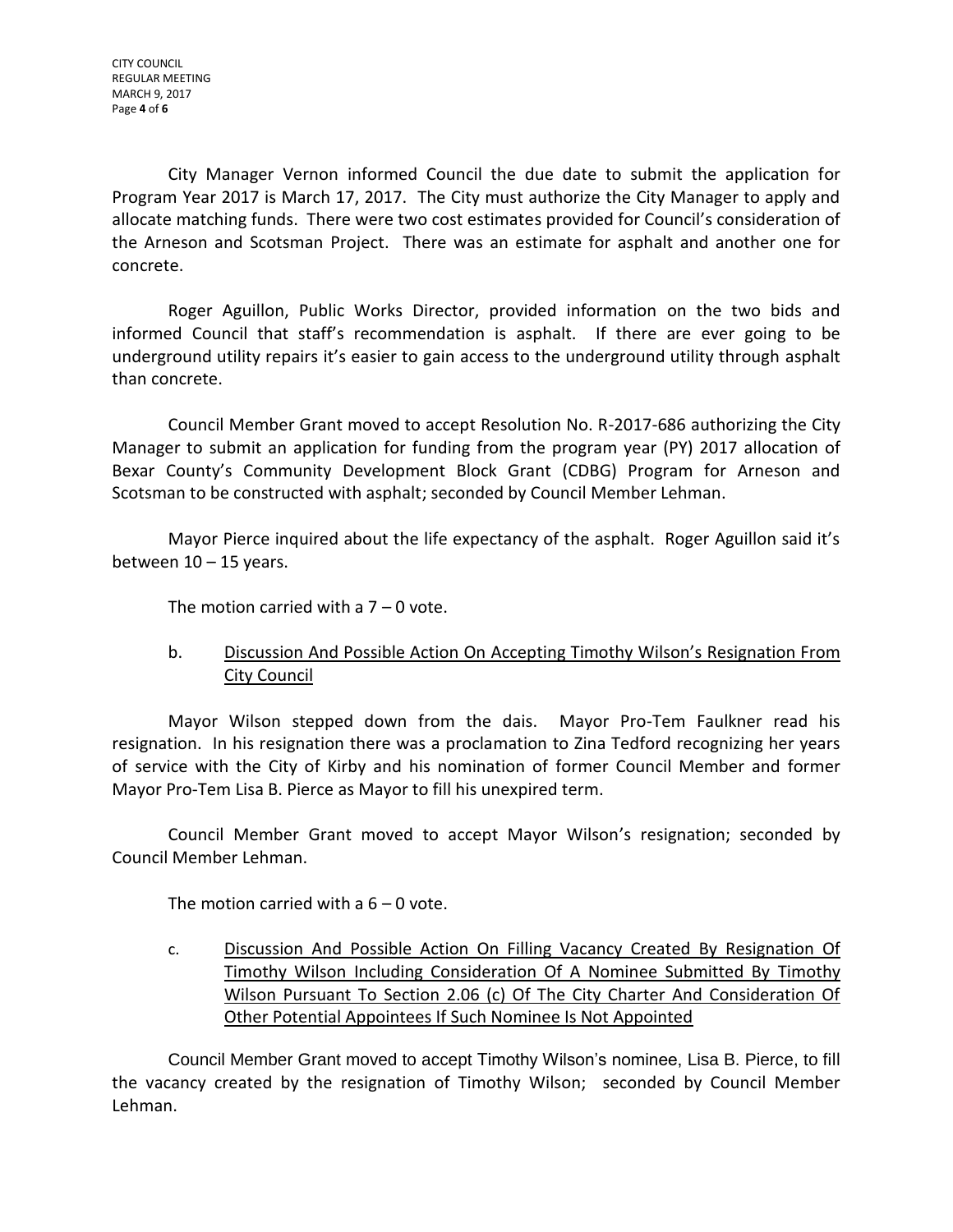The motion carried with a  $6 - 0$  vote.

#### d. Administration Of Oath Of Office To Appointed Nominee To Fill The Vacancy Caused By Resignation Of Timothy Wilson

The Oath of Office was administered to Lisa B. Pierce, appointed nominee to fill the vacancy caused by the resignation of Timothy Wilson.

#### e. Discussion And Possible Action Naming The Friendship Park Hike And Bike Trail

Mayor Pro-Tem Faulkner moved to name the Friendship Park Hike and Bike Trail "Timothy J. Wilson Hike and Bike Trail"; seconded by Council Member Lehman.

The motion carried with a  $7 - 0$  vote.

# f. Recognition Of Outgoing City Council Members

City Manager Vernon stated there is a plaque for former Council Member Roger Romens, but unfortunately he is out of town. She shared there were more acknowledgments to present to former Mayor Wilson. There were presentations by City Manager Vernon to include a gavel and block, City chair and letter from the Governor of Texas. Mayor Pierce presented letters from Bexar County and Linebarger Law Firm. Former County Commissioner Tommy Adkisson and Live Oak Mayor Mary Dennis made remarks.

# **9. Requests and Announcements**

a. Requests By Mayor And Council Members For Items To Be Placed On Future City Council Agendas And Announcements On City Events/Community Interests

Council Member Bowie – She asked that the future of the senior center be placed on an agenda.

Council Member Wilson – She asked that hiring pool staff and an update on Binz Engleman Project be placed on an agenda.

Mayor Pro-Tem Faulkner – She asked that Ackerman Road be placed on the agenda for the first meeting in April. She had the privilege of watching our first responders last night. It was amazing to see how City Council plans came into play.